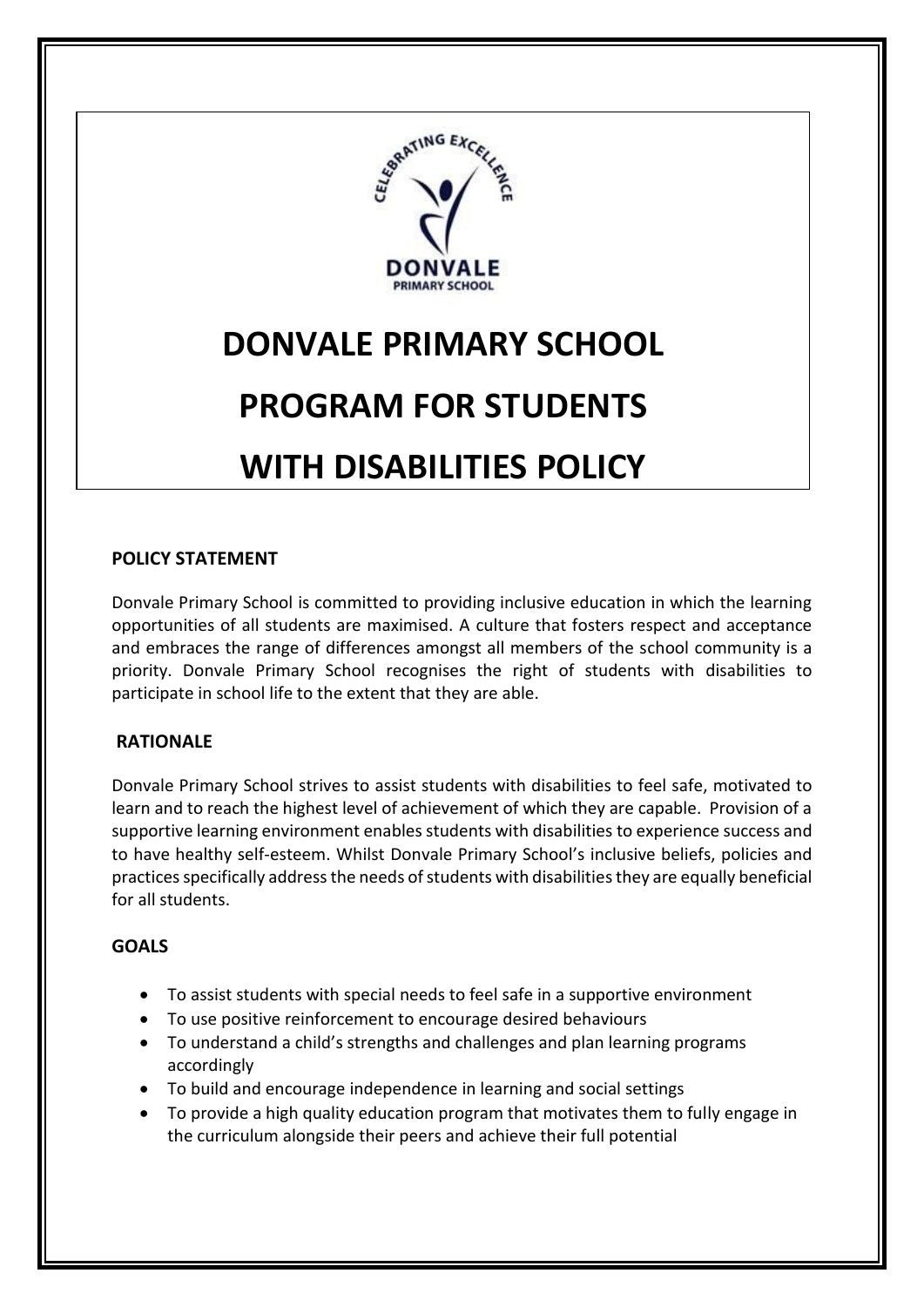#### **IMPLEMENTATION**

The Assistant Principal will oversee the Program for Students with Disabilities (PSD) and ensure that all staff are appropriately informed about students with disabilities.

The number of students receiving additional funding through the PSD will be managed with regard to;

- existing enrolments at each year level
- the school's ability to provide adequately for the students
- the allocation of Educational Support resources.

Educational programs will be structured to provide all students with opportunities and choices that enable them to participate in the full range of programs and services available within the school.

Learning programs and tasks will take into account students' learning styles, interests and specific needs.

In addition to classroom teachers, a range of appropriate personnel including Education Support staff, Educational Psychologists, Speech Pathologists, and Occupational Therapists etc. will be engaged to assist students.

The Assistant Principal will oversee the referral process of students to outside professionals and will liaise between teachers, support staff and parents.

## **Student Support Group Meetings**

A Student Support Group will be created for children receiving additional funding that will:

- meet on a regular basis
- consist of parents, guardians (or caregivers), class teacher, Assistant Principal (chairperson), Education Support staff and professionals supporting the child (when appropriate)
- focus on educational planning and monitoring of the student's progress. This involves understanding the student, goal setting, program planning, implementation and evaluation.
- create an Individual Education Plan (IEP) for the student

## **RELATED POLICIES AND RESOURCES**

- [DPS Child Safe Standards 3 Code of Conduct](http://donvaleps.vic.edu.au/wp-content/uploads/2011/03/DPS-Child-Safe-Standards-3-Code-of-Conduct.pdf)
- [DPS Student Wellbeing and Engagement Policy 2018](http://donvaleps.vic.edu.au/wp-content/uploads/2011/03/DPS-Student-Wellbeing-and-Engagement-Policy-2018.pdf)
- [DPS Duty of Care Policy 2019](http://donvaleps.vic.edu.au/wp-content/uploads/2011/03/DPS-Duty-of-Care-Policy-2019.pdf)

| Date Implemented:       | $25th$ June 2020               |
|-------------------------|--------------------------------|
| Author:                 | <b>Education Sub-Committee</b> |
| Approved By:            | <b>School Council</b>          |
| Responsible for Review: | Principal/Assistant Principal  |
| <b>Review Date:</b>     | 3 years                        |

# **REVIEW CYCLE AND EVALUATION**